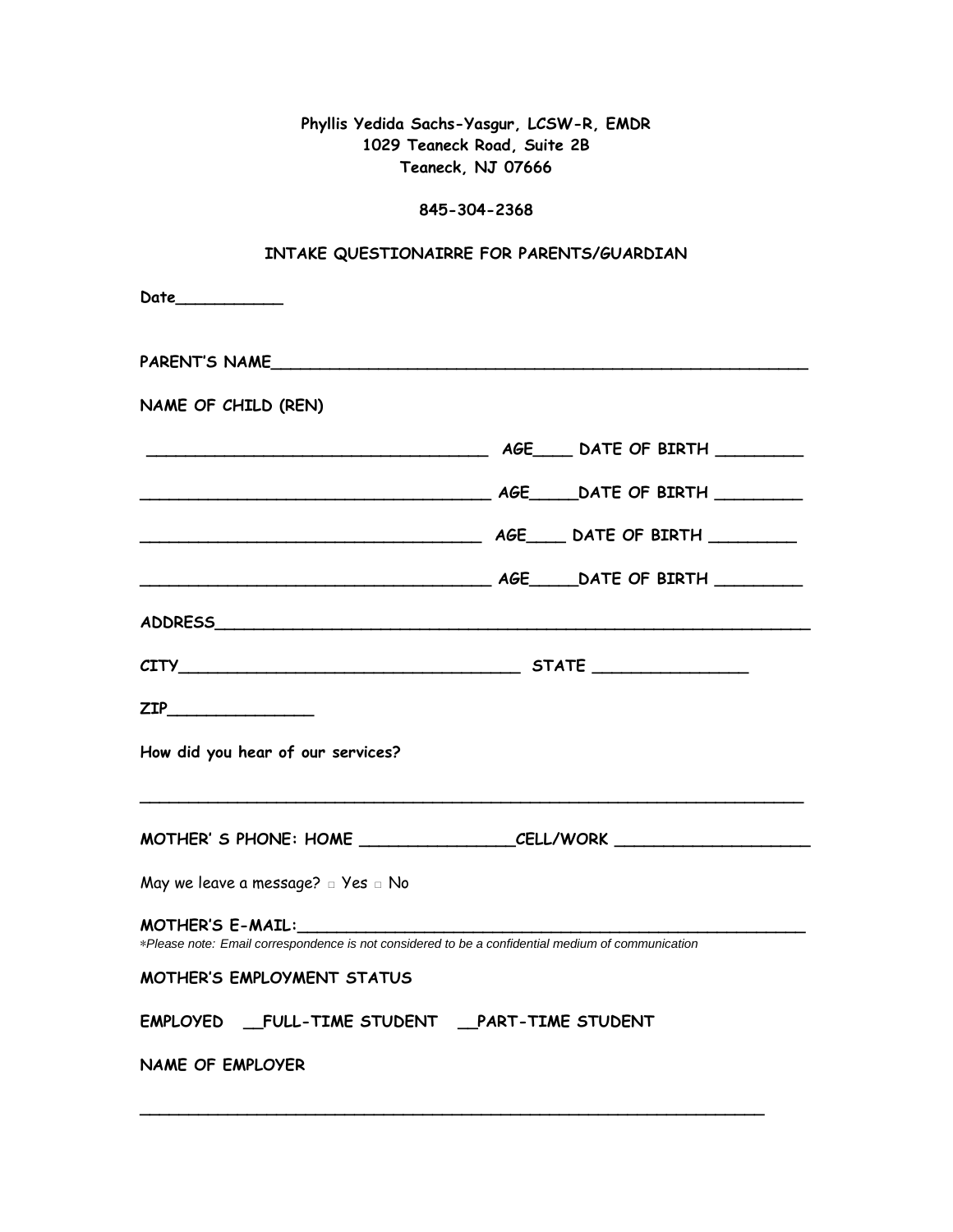## **MOTHER'S EMERGENCY CONTACT NAME:**

*'*

| May we leave a message? $\square$ Yes $\square$ No                                                                                     |
|----------------------------------------------------------------------------------------------------------------------------------------|
| <b>EMERGENCY CONTACT E-MAIL:</b>                                                                                                       |
|                                                                                                                                        |
| FATHER'S PHONE: HOME __________________________________CELL/WORK _______________                                                       |
| May we leave a message? $\square$ Yes $\square$ No                                                                                     |
| $E$ -MAIL: $\qquad \qquad \qquad$<br>*Please note: Email correspondence is not considered to be a confidential medium of communication |
|                                                                                                                                        |
| <b>FATHER'S EMPLOYMENT STATUS:</b>                                                                                                     |
| FATHER: EMPLOYED FULL-TIME STUDENT PART-TIME STUDENT                                                                                   |
| <b>NAME OF EMPLOYER</b>                                                                                                                |
|                                                                                                                                        |
| <b>FATHER'S EMERGENCY CONTACT NAME:</b>                                                                                                |
|                                                                                                                                        |
|                                                                                                                                        |
|                                                                                                                                        |
| PARENTS' MARITAL STATUS<br><b>E</b> Married E Never Married E Domestic Partnership<br>□ Separated* □ Divorced* □ Widowed               |
| *IF PARENTS ARE SEPARATED OR DIVORCED:                                                                                                 |
| Custody arrangements with the children:                                                                                                |

**\_\_\_\_\_\_\_\_\_\_\_\_\_\_\_\_\_\_\_\_\_\_\_\_\_\_\_\_\_\_\_\_\_\_\_\_\_\_\_\_\_\_\_\_\_\_\_\_\_\_\_\_\_\_\_\_\_\_\_\_\_\_\_\_\_\_\_\_**

**\_\_\_\_\_\_\_\_\_\_\_\_\_\_\_\_\_\_\_\_\_\_\_\_\_\_\_\_\_\_\_\_\_\_\_\_\_\_\_\_\_\_\_\_\_\_\_\_\_\_\_\_\_\_\_\_\_\_\_\_\_\_\_\_\_\_\_\_**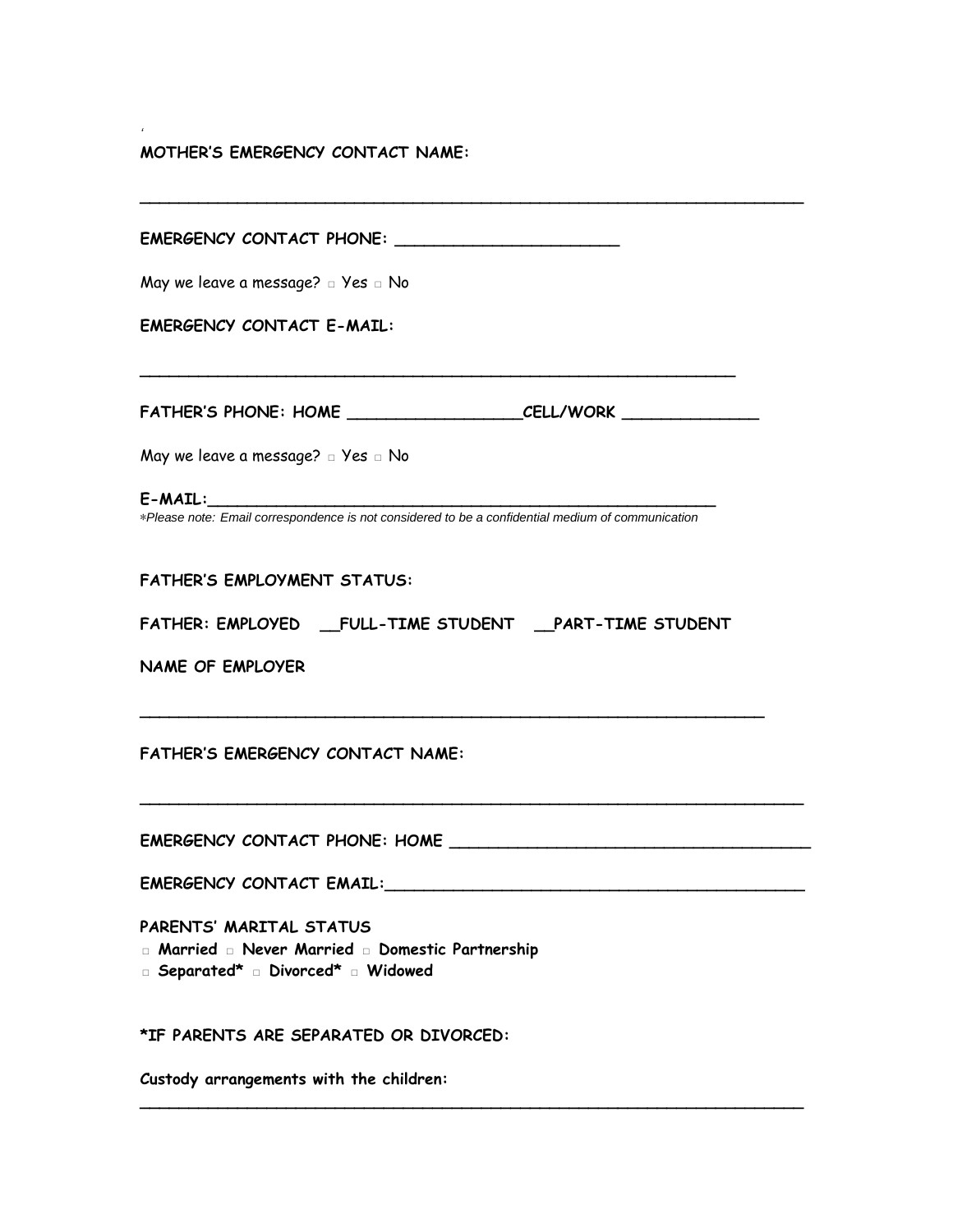**Visitation:** 

**\*NOTE: Please bring a copy of Court Papers re custody and visitation at the time of** 

**\_\_\_\_\_\_\_\_\_\_\_\_\_\_\_\_\_\_\_\_\_\_\_\_\_\_\_\_\_\_\_\_\_\_\_\_\_\_\_\_\_\_\_\_\_\_\_\_\_\_\_\_\_\_\_\_\_\_\_\_\_\_\_\_\_\_\_\_ \_\_\_\_\_\_\_\_\_\_\_\_\_\_\_\_\_\_\_\_\_\_\_\_\_\_\_\_\_\_\_\_\_\_\_\_\_\_\_\_\_\_\_\_\_\_\_\_\_\_\_\_\_\_\_\_\_\_\_\_\_\_\_\_\_\_\_\_**

**\_\_\_\_\_\_\_\_\_\_\_\_\_\_\_\_\_\_\_\_\_\_\_\_\_\_\_\_\_\_\_\_\_\_\_\_\_\_\_\_\_\_\_\_\_\_\_\_\_\_\_\_\_\_\_\_\_\_\_\_\_\_\_\_\_\_\_\_ \_\_\_\_\_\_\_\_\_\_\_\_\_\_\_\_\_\_\_\_\_\_\_\_\_\_\_\_\_\_\_\_\_\_\_\_\_\_\_\_\_\_\_\_\_\_\_\_\_\_\_\_\_\_\_\_\_\_\_\_\_\_\_\_\_\_\_\_** 

**your first appointment.**

## **GENERAL HEALTH/MENTAL HEALTH INFORMATION**

**Have your child previously received any type of mental health services (psychotherapy, psychiatric services,**

**etc.)?**

**□ No □ Yes, previous therapist/psychiatrist:** 

**\_\_\_\_\_\_\_\_\_\_\_\_\_\_\_\_\_\_\_\_\_\_\_\_\_\_\_\_\_\_\_\_\_\_\_\_\_\_\_\_\_\_\_\_\_\_\_\_\_\_\_\_\_\_\_\_\_\_\_\_\_\_\_\_\_\_\_\_**

**Phone \_\_\_\_\_\_\_\_\_\_\_\_\_\_\_\_\_\_\_\_\_\_\_\_\_\_\_\_\_\_\_\_\_\_\_\_\_\_\_\_\_\_\_\_\_\_\_\_\_\_\_\_\_\_\_\_\_\_\_\_\_\_\_**

**Is your child currently taking any prescription medication, including psychiatric medications? □ Yes □ No**

**\_\_\_\_\_\_\_\_\_\_\_\_\_\_\_\_\_\_\_\_\_\_\_\_\_\_\_\_\_\_\_\_\_\_\_\_\_\_\_\_\_\_\_\_\_\_\_\_\_\_\_\_\_\_\_\_\_\_\_\_\_\_\_\_\_\_\_\_ \_\_\_\_\_\_\_\_\_\_\_\_\_\_\_\_\_\_\_\_\_\_\_\_\_\_\_\_\_\_\_\_\_\_\_\_\_\_\_\_\_\_\_\_\_\_\_\_\_\_\_\_\_\_\_\_\_\_\_\_\_\_\_\_\_\_\_\_**

**If yes, please list and provide dates**

**Name of your Pediatrician \_\_\_\_\_\_\_\_\_\_\_\_\_\_\_\_\_\_\_\_\_\_\_\_\_\_\_\_\_\_\_\_\_\_\_\_\_\_ Phone Number \_\_\_\_\_\_\_\_\_\_\_\_\_\_\_**

**How would you rate your child's current physical health? (Please circle one) Poor Unsatisfactory Satisfactory Good Very good Please list any specific health problems you are currently experiencing:** 

**History of previous hospitalizations: Date:\_\_\_\_\_\_\_\_\_\_\_\_\_\_Problem\_\_\_\_\_\_\_\_\_\_\_\_\_\_\_\_\_\_\_\_\_\_\_\_\_\_\_\_\_\_\_\_\_\_\_\_\_ Date:\_\_\_\_\_\_\_\_\_\_\_\_\_\_Problem\_\_\_\_\_\_\_\_\_\_\_\_\_\_\_\_\_\_\_\_\_\_\_\_\_\_\_\_\_\_\_\_\_\_\_\_\_**

**\_\_\_\_\_\_\_\_\_\_\_\_\_\_\_\_\_\_\_\_\_\_\_\_\_\_\_\_\_\_\_\_\_\_\_\_\_\_\_\_\_\_\_\_\_\_\_\_\_\_\_\_\_\_\_\_\_\_\_\_\_\_ \_\_\_\_\_\_\_\_\_\_\_\_\_\_\_\_\_\_\_\_\_\_\_\_\_\_\_\_\_\_\_\_\_\_\_\_\_\_\_\_\_\_\_\_\_\_\_\_\_\_\_\_\_\_\_\_\_\_\_\_\_\_**

**Behavior** 

**• At School:**

**• At Home:**

**Academic Status: Name of School: Name of Teacher: Current Grade:**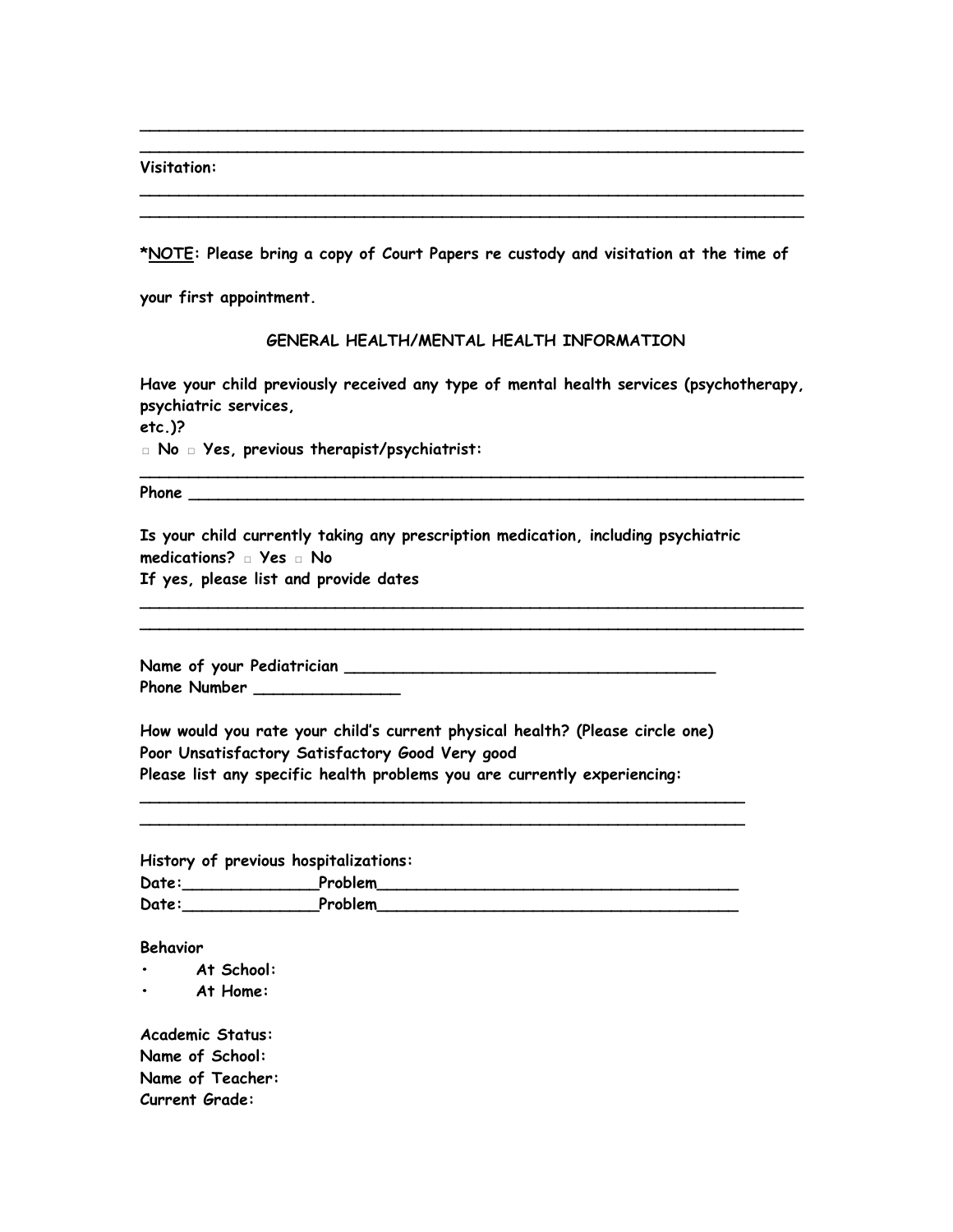**Academic Progress: What significant life changes or stressful events has your family experienced recently?** 

**\_\_\_\_\_\_\_\_\_\_\_\_\_\_\_\_\_\_\_\_\_\_\_\_\_\_\_\_\_\_\_\_\_\_\_\_\_\_\_\_\_\_\_\_\_\_\_\_\_\_\_\_\_\_\_\_\_\_\_\_\_\_ \_\_\_\_\_\_\_\_\_\_\_\_\_\_\_\_\_\_\_\_\_\_\_\_\_\_\_\_\_\_\_\_\_\_\_\_\_\_\_\_\_\_\_\_\_\_\_\_\_\_\_\_\_\_\_\_\_\_\_\_\_\_ \_\_\_\_\_\_\_\_\_\_\_\_\_\_\_\_\_\_\_\_\_\_\_\_\_\_\_\_\_\_\_\_\_\_\_\_\_\_\_\_\_\_\_\_\_\_\_\_\_\_\_\_\_\_\_\_\_\_\_\_\_\_**

**\_\_\_\_\_\_\_\_\_\_\_\_\_\_\_\_\_\_\_\_\_\_\_\_\_\_\_\_\_\_\_\_\_\_\_\_\_\_\_\_\_\_\_\_\_\_\_\_\_\_\_\_\_\_\_\_\_\_\_\_\_\_ \_\_\_\_\_\_\_\_\_\_\_\_\_\_\_\_\_\_\_\_\_\_\_\_\_\_\_\_\_\_\_\_\_\_\_\_\_\_\_\_\_\_\_\_\_\_\_\_\_\_\_\_\_\_\_\_\_\_\_\_\_\_**

**\_\_\_\_\_\_\_\_\_\_\_\_\_\_\_\_\_\_\_\_\_\_\_\_\_\_\_\_\_\_\_\_\_\_\_\_\_\_\_\_\_\_\_\_\_\_\_\_\_\_\_\_\_\_\_\_\_\_\_\_\_\_**

**Do you consider yourself to be spiritual or religious? □ No □ Yes If yes, describe your faith or belief:** 

**What would you like to have your child accomplish in therapy?**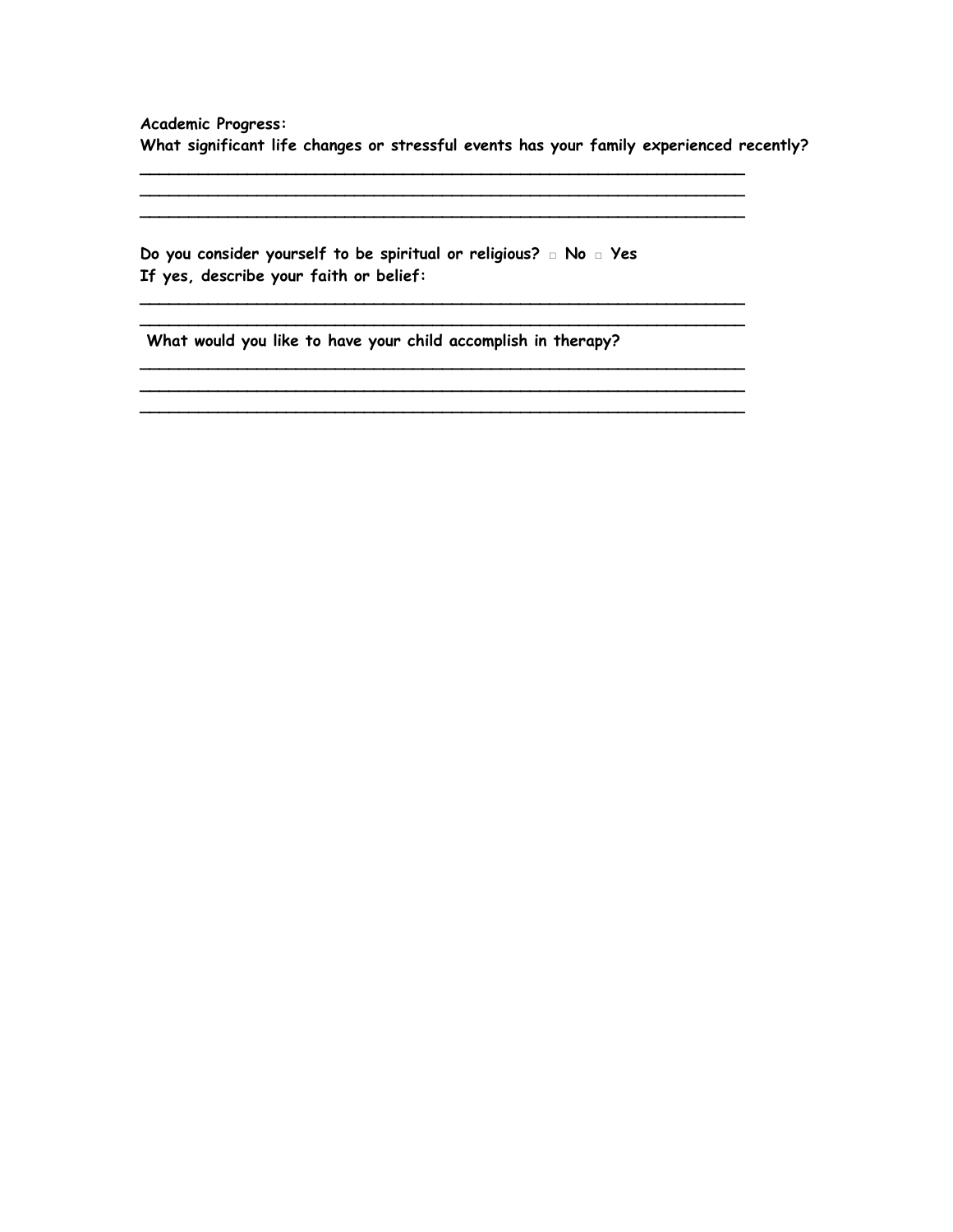## **INSURANCE INFORMATION**

**\_\_\_\_\_\_\_\_\_\_\_\_\_\_\_\_\_\_\_\_\_\_\_\_\_\_\_\_\_\_\_\_\_\_\_\_\_\_\_\_\_\_\_\_\_\_\_\_\_\_\_\_\_\_\_\_\_\_\_\_\_\_\_\_\_**

|  | <b>INSURED'S NAME</b> |  |
|--|-----------------------|--|
|--|-----------------------|--|

| CHILD'S RELATIONSHIP TO INSURED: __ SELF __ SPOUSE __ CHILD __ OTHER          |                               |  |
|-------------------------------------------------------------------------------|-------------------------------|--|
|                                                                               |                               |  |
|                                                                               |                               |  |
| $CITY$ $ZIP$                                                                  |                               |  |
|                                                                               |                               |  |
|                                                                               |                               |  |
|                                                                               |                               |  |
|                                                                               |                               |  |
| (If possible please send or bring picture of the card to the first interview) |                               |  |
|                                                                               |                               |  |
| <b>INSURANCE</b>                                                              |                               |  |
|                                                                               | (from back of Insurance Card) |  |
|                                                                               |                               |  |
|                                                                               |                               |  |
| SECONDARY INSURANCE (IF APPLICABLE):                                          |                               |  |
| INSURED'S NAME                                                                |                               |  |
|                                                                               |                               |  |
| $CITY$ $ZIP$                                                                  |                               |  |
|                                                                               |                               |  |
|                                                                               |                               |  |
|                                                                               |                               |  |